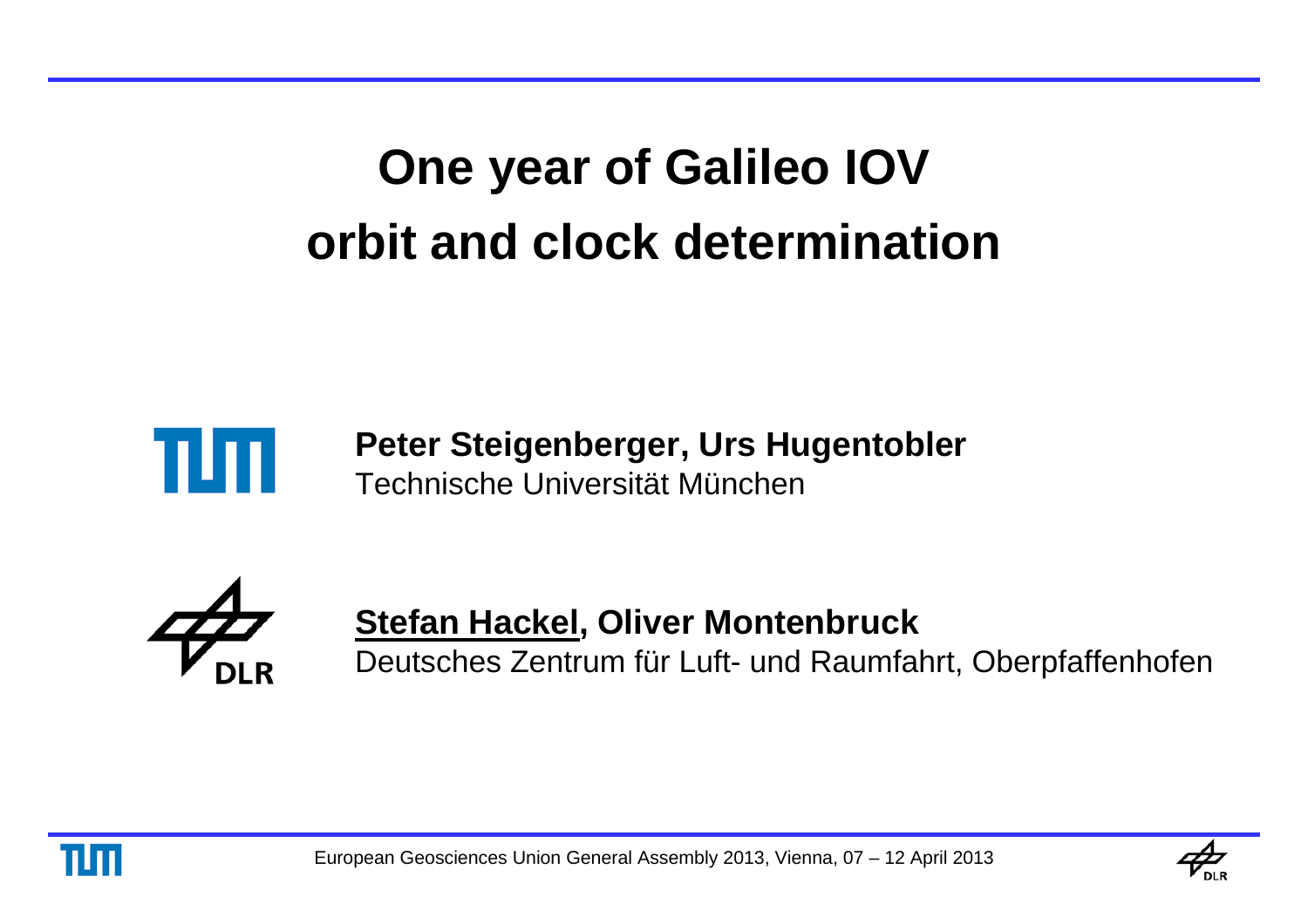## **Galileo In-Orbit Validation (IOV)**

- • First pair of IOV satellites (E11 and E12) launched in October 2011, second pair (E19 and E20) in October 2012
- •Frequent outages of E19 and E20 at the beginning of 2013
- •Transmission of navigation message started in March 2013



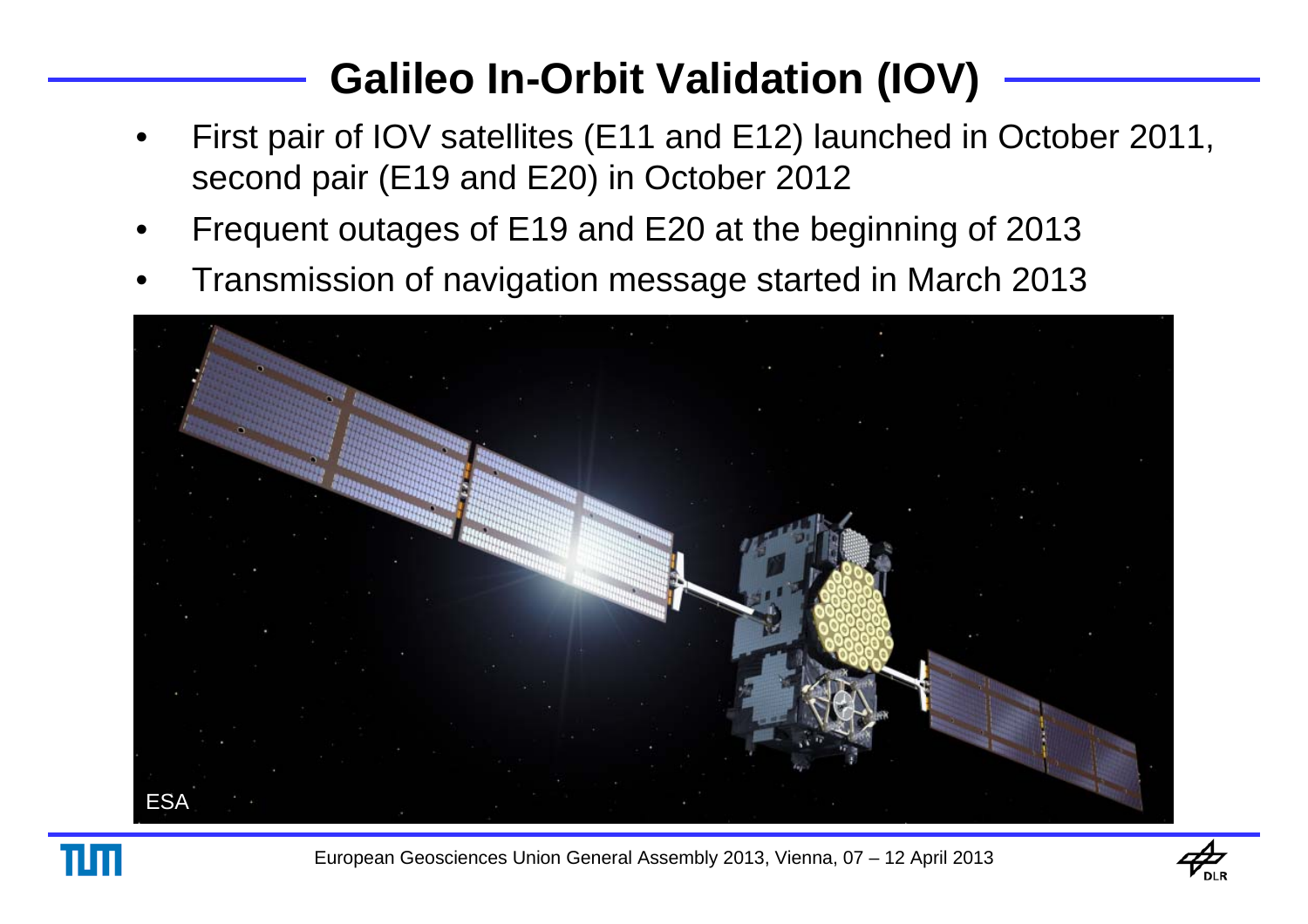#### **Tracking Network**



**CONGO**

TUT

**MGEX** other  $\Box$  Javad receivers  $\Diamond$  other receivers

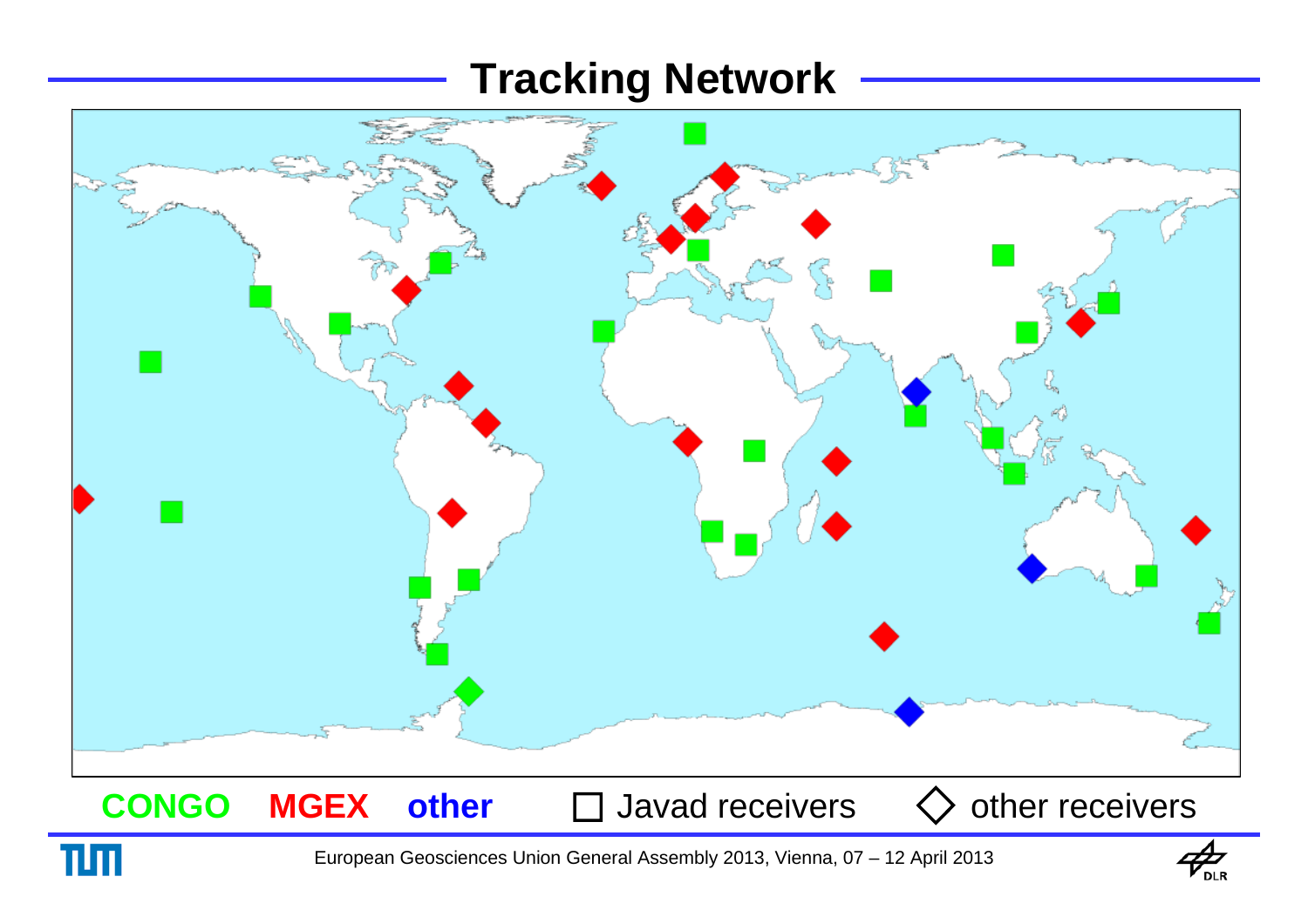## **Orbit and Clock Determination**

- •Undifferenced E1 and E5a code and phase observations
- •Modified version of the Bernese GPS Software 5.0
- GPS: Station coordinates
	- Troposphere parameters
	- -Receiver clock parameters
- GAL: Orbit parameters
	- -Satellite clock parameters
	- Differential code biases
- • Anechoic chamber calibrations for selected receiver antennas provided by TU Darmstadt
- • Assumptions due to lack of information
	- - Conventional satellite antenna offsets (+0.2m,0.0m,+0.6m) as proposed by IGS MGEX (see http://igs.org/mgex/Status\_GAL.htm)
	- - GPS L1/L2 receiver antenna calibrations for Galileo E1/E5a if nochamber calibrations available
	- -E19 and E20 SLR offsets set to E12 values

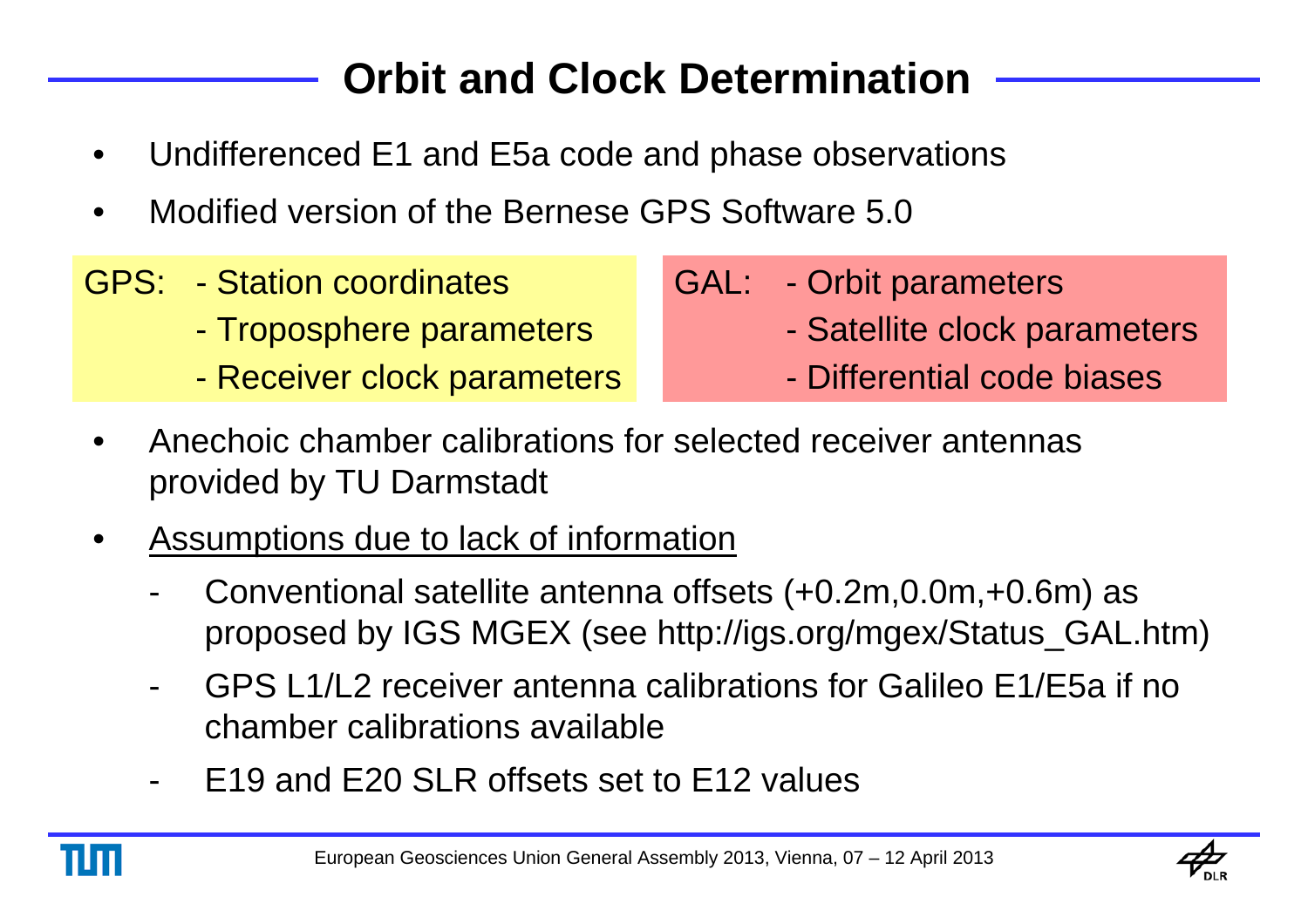### **Internal Orbit Consistency**

- •Middle day of 5-day arcs with 5 radiation pressure parameters
- •Analysis period: 1 January 2012 – 18 March 2013



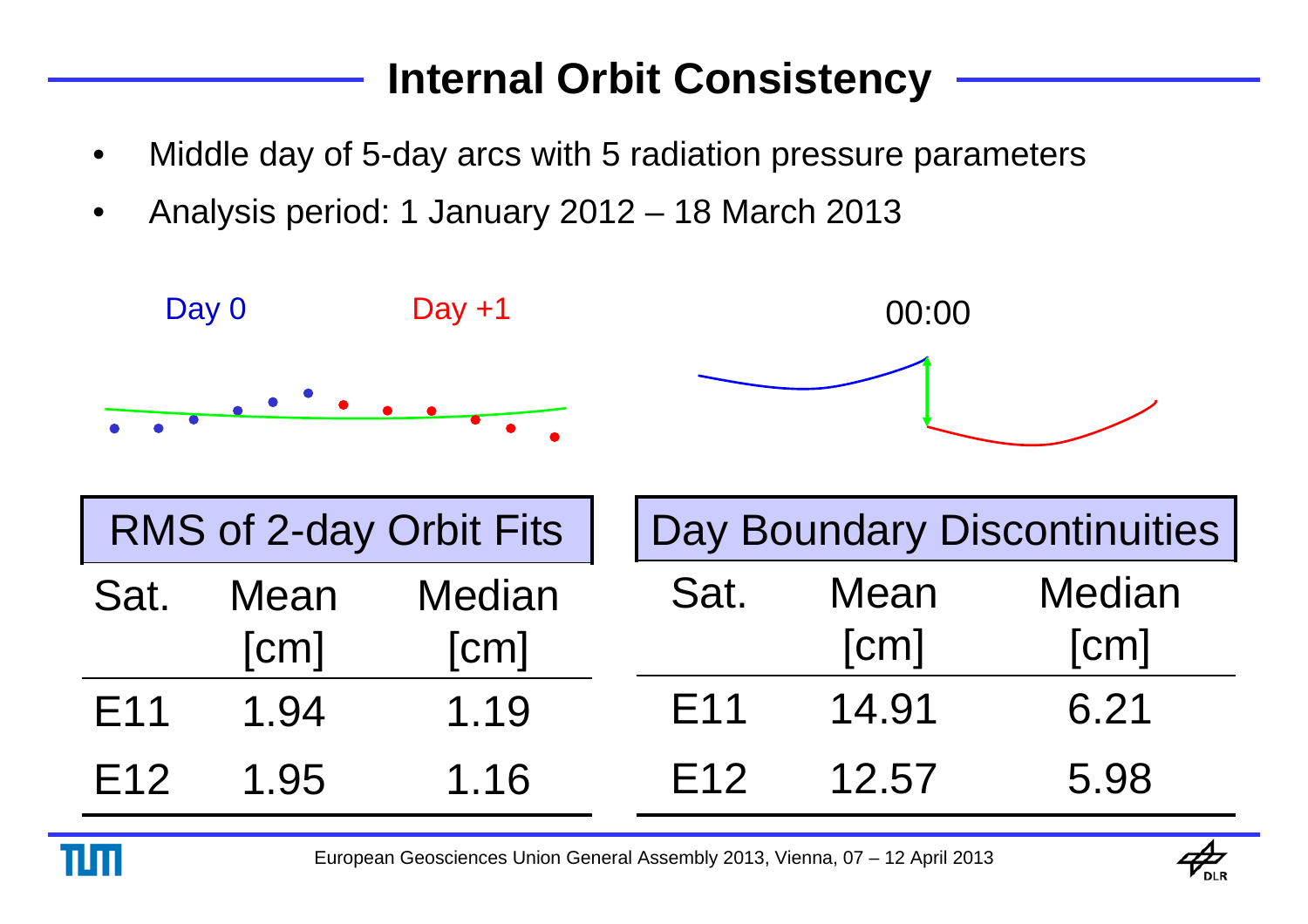### **Elevation of the Sun Above the Orbital Plane**  β **0**

- •Systematic errors depending on  $\beta_0$  already known from GPS
	- • Satellite Laser Ranging (SLR) as independent validation method helps to identify these errors





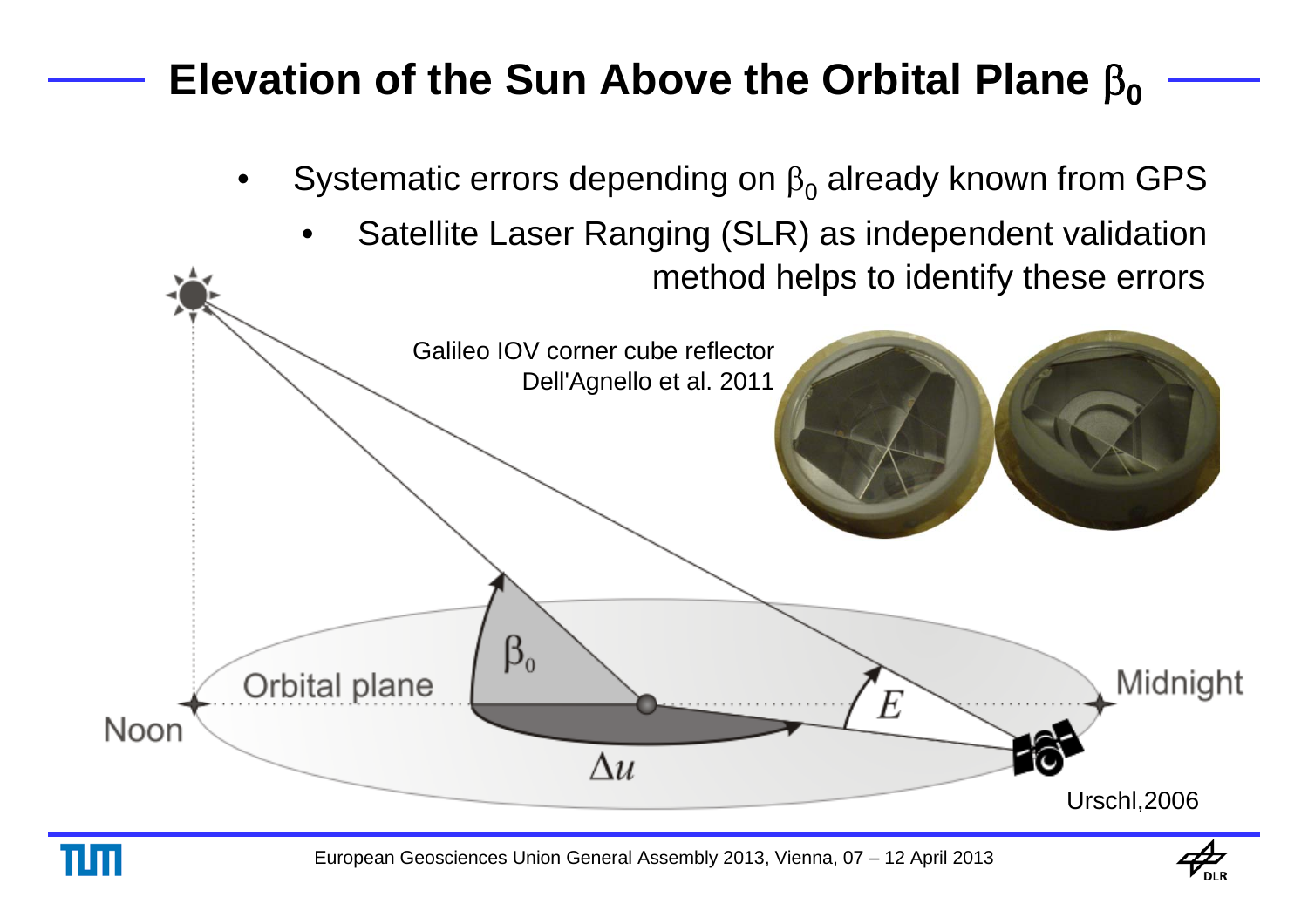#### **SLR Residuals**





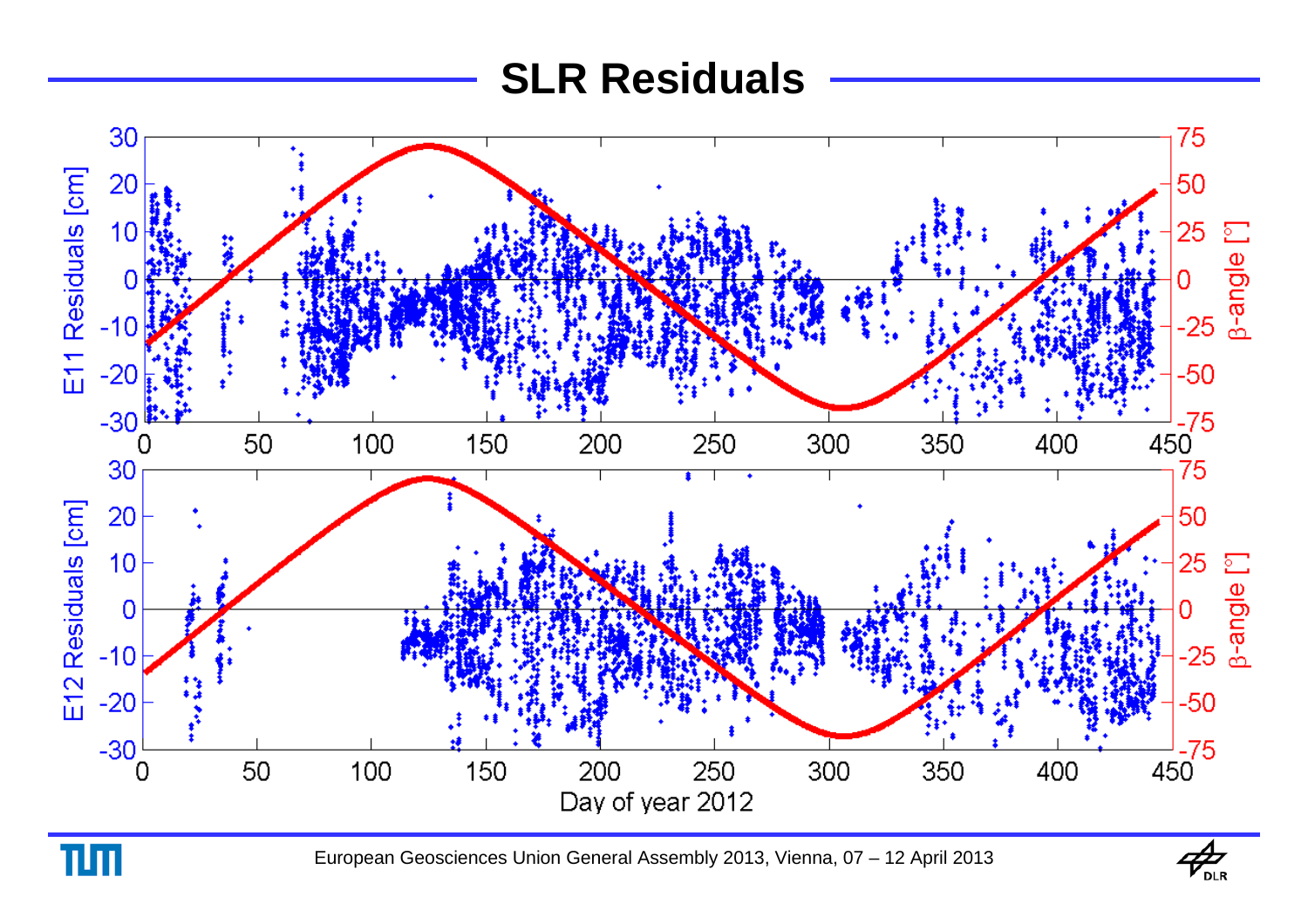### **SLR Statistics**

| <b>Satellite</b> |      | # NPT Offset [cm] | STD [cm] |
|------------------|------|-------------------|----------|
| E <sub>11</sub>  | 7106 | $-6.12$           | 10.50    |
| E <sub>12</sub>  | 5725 | $-5.54$           | 10.29    |
| E <sub>19</sub>  | 667  | $-3.35$           | 7.24     |
| E20              | 796  | $-4.10$           | 10.22    |

- •Systematic **offset** of about **-5 cm** present for all IOV satellites
- • Correction of SLR offset by 5 cm in combined GNSS/SLR analysis results in orbit improvement
- • Hackel et al. "Galileo Orbit Determination using Combined GNSS and SLR Observations", submitted to GPS Solutions

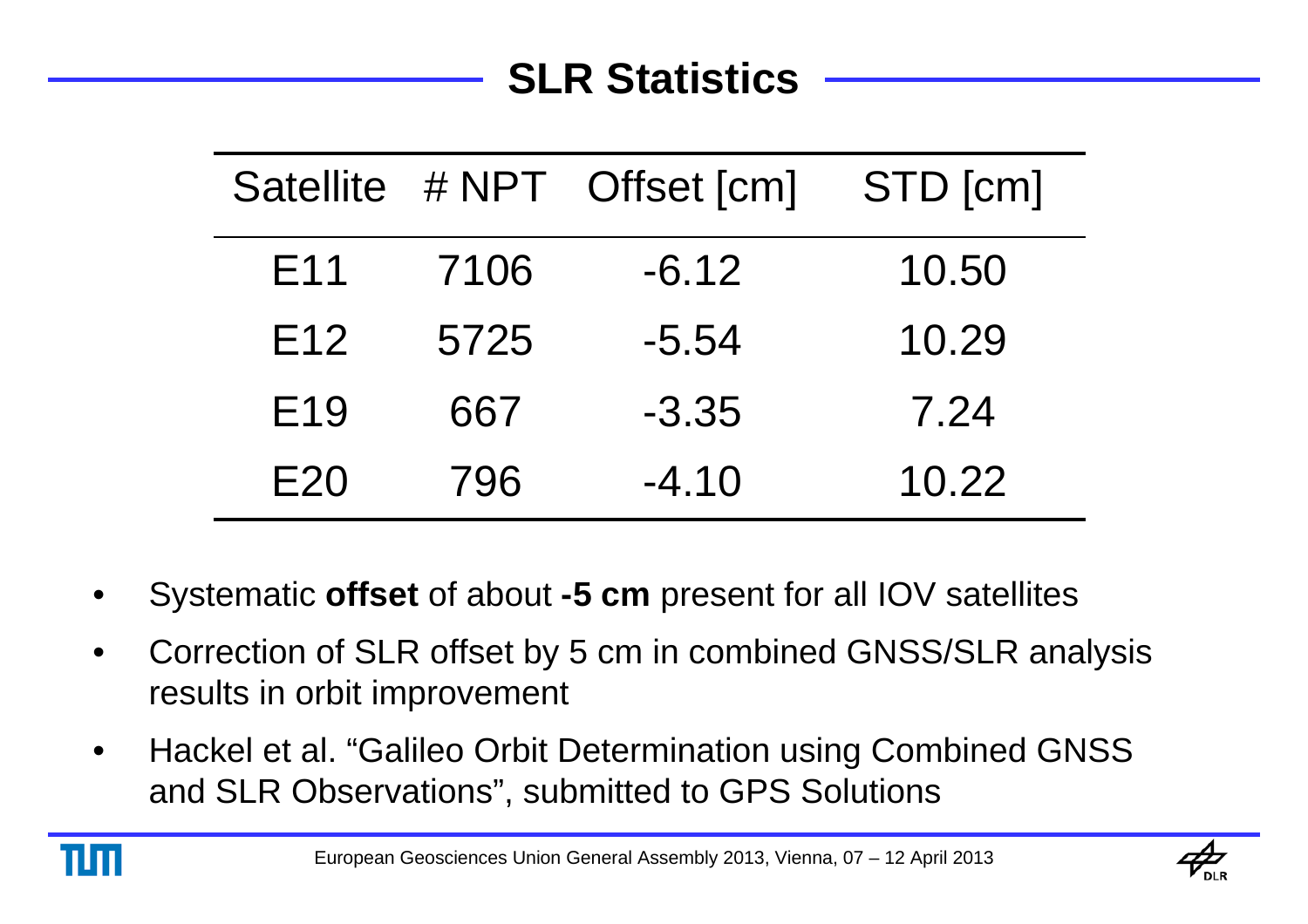#### **Direct Radiation Pressure Parameters E11**



European Geosciences Union General Assembly 2013, Vienna, 07 – 12 April 2013

 $\Pi \Pi$ 

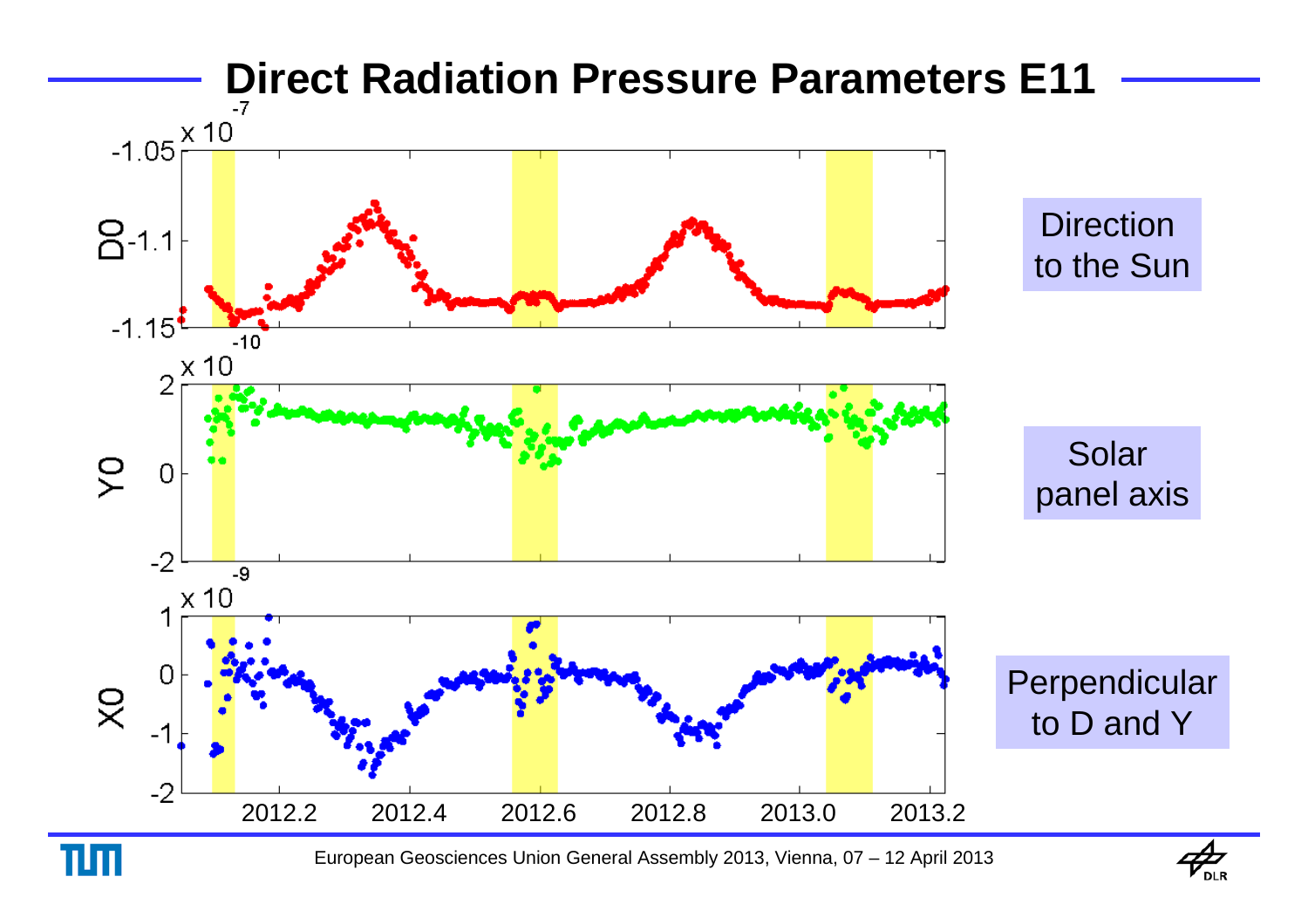#### **Quality of Broadcast Ephemerides**



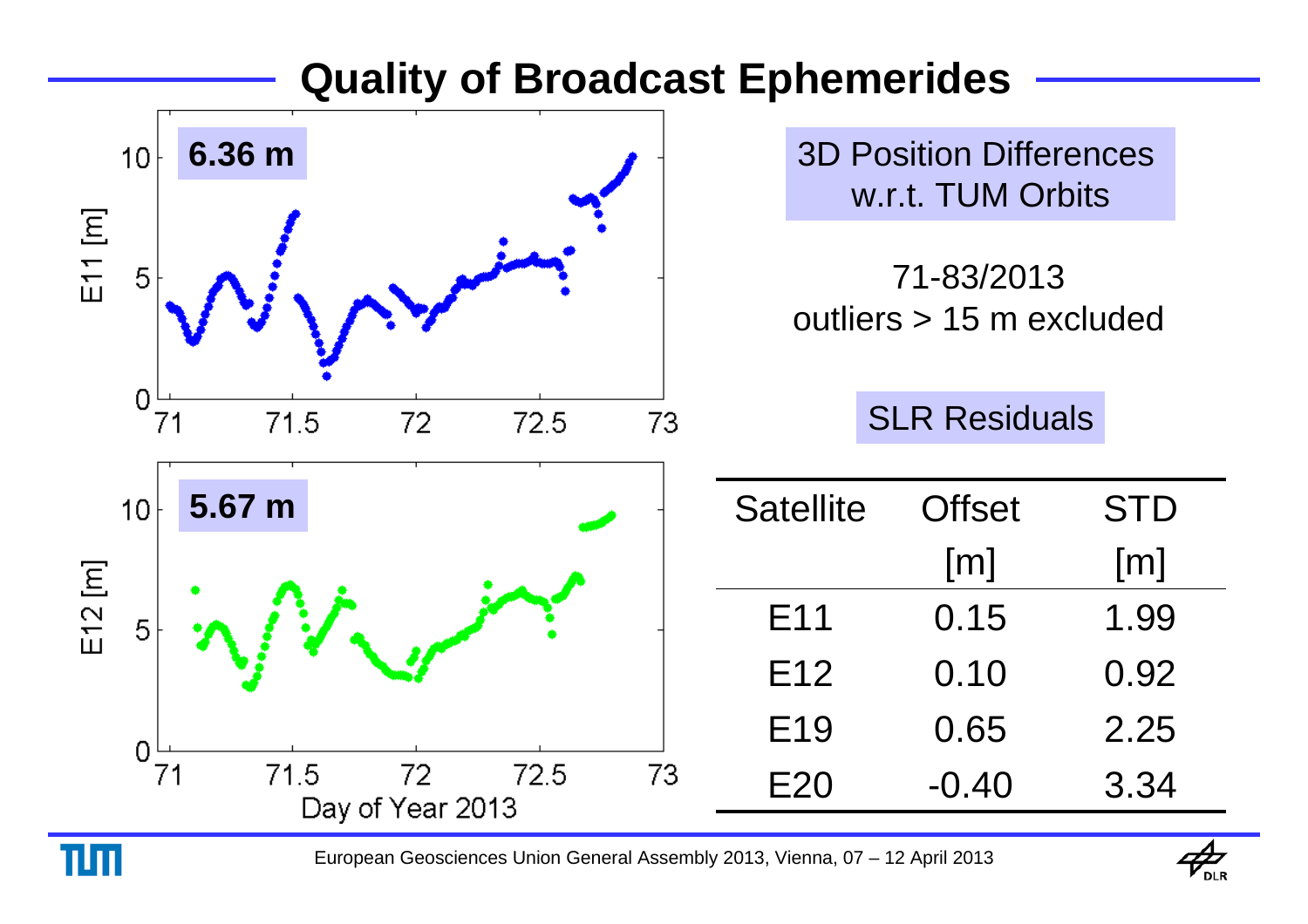#### **IOV Clock Performance**



**RAFS**: Rubidium Atomic Frequency Standard **PHM**: Passive Hydrogen Maser





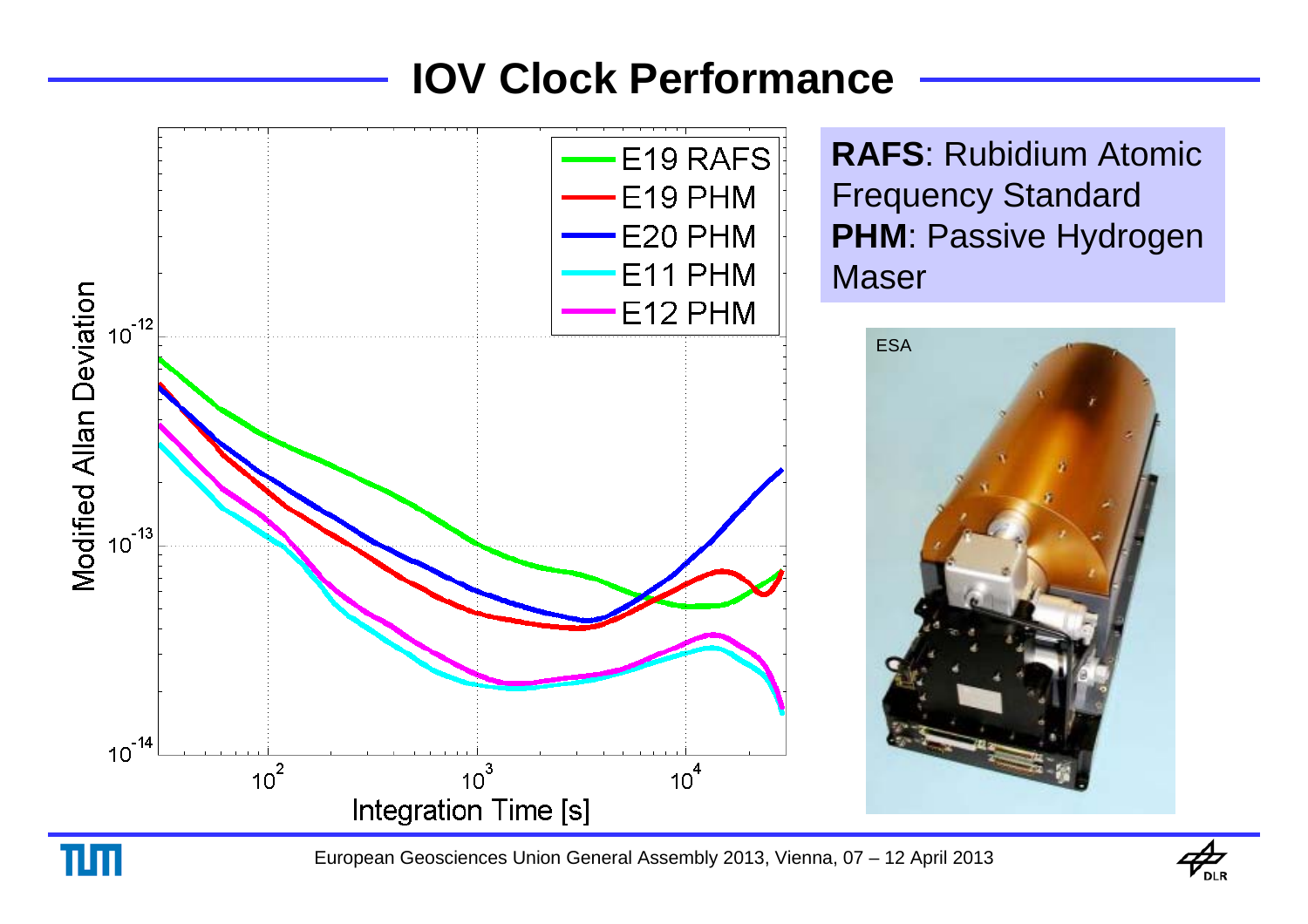### **Clock Comparison**